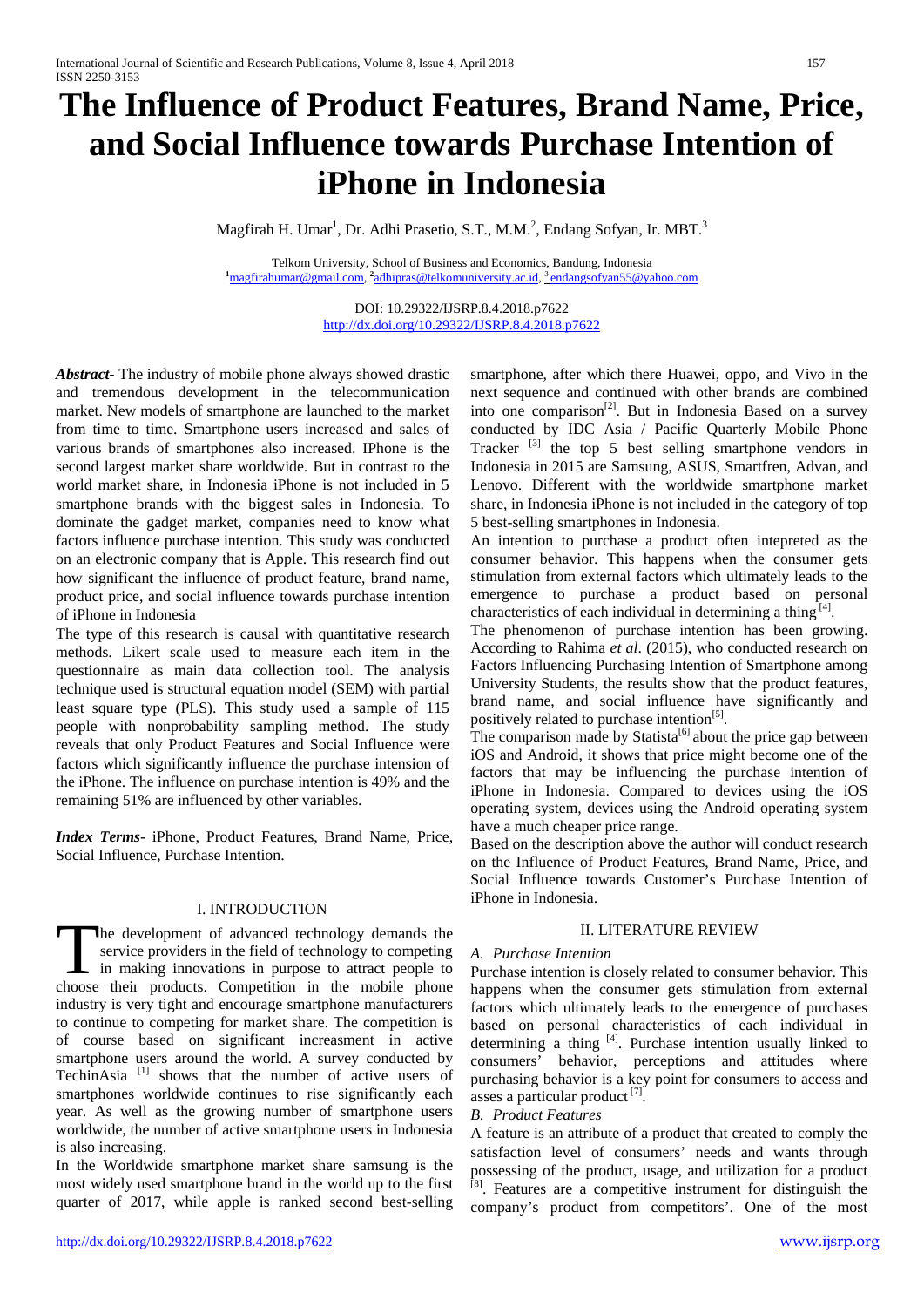effective ways to compete against the competitors is by being the first producer to introduce a valuable new features to the consumers [4] .

## *C. Brand Name*

Brand is a name, term, symbol, sign or design, or a combination of all, that can identifies a product or from a company and distinguishes it from a competitor <sup>[9]</sup>. Brand names can help consumers identify which products that might benefit them. Brand also shows the quality and consistency of a product, so whenever buyers repurchase the same brand they will get the same features, benefits, and quality every time they buy  $^{[9]}$ .

## *D. Price*

Price is the amount of money charged for the product or service, or the amount of value exchanged by the customer for the benefit of owning or using the product or service  $[9]$ . Purchase intention may be changed under the effect of price or perceived quality and value [7].

# *E. Social Influence*

Social relationships are closely related to consumer decisions to adopt a technology. Social influences come from a variety of people such as neighbors, relatives, family members and friends, as well as from inspirational figures in the media, such as sports celebrities or movie stars [10]. Social influences defined as changes in individual thoughts and feelings, also the attitudes or behaviors in doing something resulting from interactions with other individuals or groups  $[<sup>[11]</sup>]$ .

## *F. Research Framework*



# *G. Research Hypotheses*

H1: Product features significantly influence the customer's purchase intention of iPhone in Indonesia.

H2: Brand name significantly influence the customer's purchase intention of iPhone in Indonesia.

H3: Product price significantly influence the customer's purchase intention of iPhone in Indonesia.

H4: Social influence significantly influence the customer's purchase intention of iPhone in Indonesia.

# III. RESEARCH METHODOLOGY

## *A. Research Characteristics*

This research uses quantitative research approach. The type of research used in this research is causal.

## *B. Measurement Scale*

Scale used in this study is likert scale with the aim to provide information in the form of value on the answer. For each option

the answer is scored, the respondent should describe, support the statement (positive) or not support the statement (negative).

# *C. Research Stage*

This research applied several stages of research as shown in figure 2 below:



## *D. Population and Sample*

The population in this study is the user of Indonesian people. Sampling technique used in this research is convenience sampling. Samples taken in this study were 115 respondents.

## *E. Data Testing Technique*

The data testing technique used is the validity and reliability test which is one important aspect that must be considered in arranging the questionnaire. To facilitate the calculation of validity and reliability in order to obtain accurate data and minimize errors, data processing is done with the help of Statistical Programs of Science Software (SPSS) for Windows.

## IV. RESEARCH RESULTS AND DISCUSSION

## *A. Descriptive Analysis Result*

1) Product Features

Based on the percentage of the overall score of respondents' answers, obtained an average value of 81.08%. If illustrated in the continuum line it looks as follows:



Fig.3Continuum Line of Product Features

Based on the figure above, it is known that the percentage of respondents scores on the product features are included in the agree category, is at intervals (68%-84%). Thus, it can be concluded that the product features classified as agree.

## 2) Brand Name

Based on the percentage of the overall score of respondents' answers, obtained an average value of 84.47%. If illustrated in the continuum line it looks as follows:<br> $\frac{36\%}{20\%}$ 

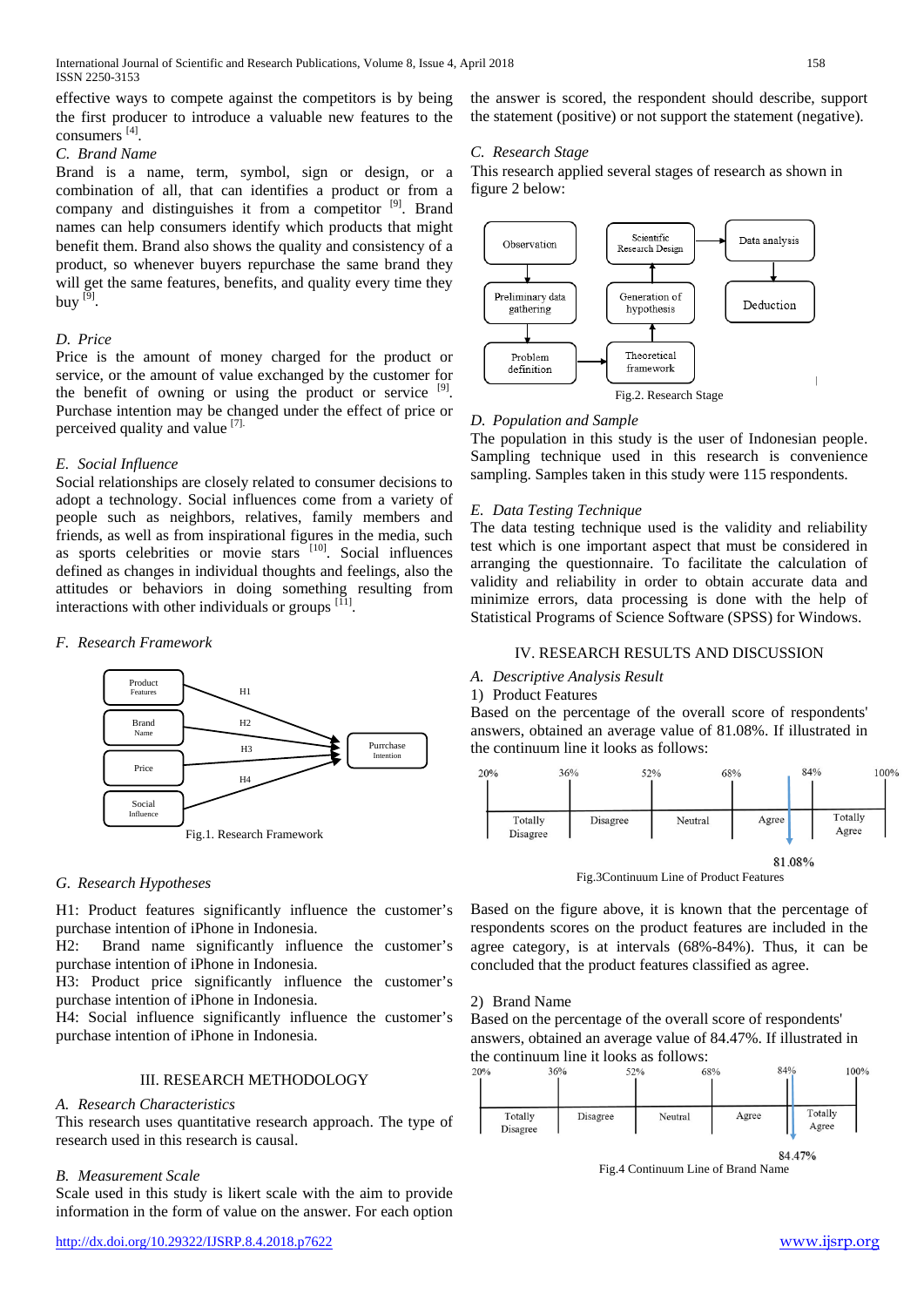Based on the figure above, it is known that the percentage of respondents score on brand name are included in the totally agree category, is at intervals (84% - 100%). Thus, it can be concluded that brand name classified as totally agree.

## 3) Price

Based on the percentage of the overall score of respondents' answers, obtained an average value of 73%. If illustrated in the continuum line it looks as follows:<br> $\frac{36\%}{20\%}$ 



Fig.5 Continuum Line of Price

Based on the figure above, it is known that the percentage of respondents score on price are included in the agree category, is at intervals (68%-84%). Thus, it can be concluded that price classified as agree.

# 4) Social Influence

Based on the percentage of the overall score of respondents' answers, obtained an average value of 67.3%. If illustrated in the continuum line it looks as follows:



Fig.6 Continuum Line of Social Influence

Based on the figure above, it is known that the percentage of respondents score on social influence are included in the neutral category, is at intervals (52%-68%). Thus, it can be concluded that social influence classified as neutral.

## 5) Purchase Intention

Based on the percentage of the overall score of respondents' answers, obtained an average value of 74.45%. If illustrated in the continuum line it looks as follows:



Fig.7 Continuum Line of Purchase Intention

Based on the figure above, it is known that the percentage of respondents score on purchase intention are included in the agree category, is at intervals (68%-84%). Thus, it can be concluded that purchase intention classified as agree.

*B. Analysis of Structural Equation Model* 

1) Outer Model

The Outer Model is used to determine the validity and reliability of connecting reflective indicators with latent variables tested using three methods of measurement: convergent validity, discriminant validity and composite reliability conducted on all data from 115 respondents.

## a) Convergent Validity

Convergent validity test in this research based on the criteria of factor loading value and Average Variance Extracted (AVE), where value for factor loading  $> 0.5$ , and AVE  $> 0.5$ . The result of loading factor in convergent validity can be seen in Table 1.

| Table 1 Loading Factor Result |                     |                   |            |  |
|-------------------------------|---------------------|-------------------|------------|--|
| Latent<br>variable            | Indicator           | Loading<br>factor | Conclusion |  |
|                               | PF1-PF              | 0,6563            | Valid      |  |
| Product                       | PF <sub>2</sub> -PF | 0,7429            | Valid      |  |
| Features                      | PF3-PF              | 0,6330            | Valid      |  |
| (PF)                          | PF4-PF              | 0,7451            | Valid      |  |
|                               | PF5-PF              | 0,7560            | Valid      |  |
|                               | BN1-BN              | 0,6893            | Valid      |  |
| <b>Brand Name</b>             | BN2-BN              | 0,7618            | Valid      |  |
| (BN)                          | BN3-BN              | 0,8313            | Valid      |  |
|                               | BN4-BN              | 0,8004            | Valid      |  |
|                               | $P2-P$              | 0,7680            | Valid      |  |
| Price $(P)$                   | $P3-P$              | 0,8766            | Valid      |  |
|                               | $P4-P$              | 0,8064            | Valid      |  |
|                               | $SI1-SI$            | 0,7201            | Valid      |  |
| Social                        | SI2-SI              | 0,7963            | Valid      |  |
| Influence                     | SI3-SI              | 0,7287            | Valid      |  |
| (SI)                          | SI4-SI              | 0,8630            | Valid      |  |
|                               | PI1-PI              | 0,7916            | Valid      |  |
| Purchase                      | $PI2-PI$            | 0,7565            | Valid      |  |
| Intention                     | PI3-PI              | 0,7914            | Valid      |  |
| (PI)                          | PI4-PI              | 0,8290            | Valid      |  |

Source: SmartPLS 2.0 Result Processed by the Author

Based on Table 1 the test results show that the value of all items has a loading factor value greater than 0.5. So it can be concluded that all indicators of the variable constructs are valid.

The next test in convergent validity is calculating the AVE value of each latent variable. AVE results on convergent validity can be seen in Table 2.

| Table 2 AVE Result |
|--------------------|
|--------------------|

| Latent Variable         | <b>Loading Factor</b> | Conclusion |
|-------------------------|-----------------------|------------|
| Product Features (PF)   | 0.5020                | Valid      |
| Brand Name (BN)         | 0,5968                | Valid      |
| Price $(P)$             | 0,6696                | Valid      |
| Social Influence (SI)   | 0,6071                | Valid      |
| Purchase Intention (PI) | 0.6281                | Valid      |

Source: SmartPLS 2.0 Result Processed by the Author

According to Table 2, the value of AVE in each latent variable is greater than 0.5, which means it can be declared as valid and meets the criteria of convergent validity.

b) Discriminant Validity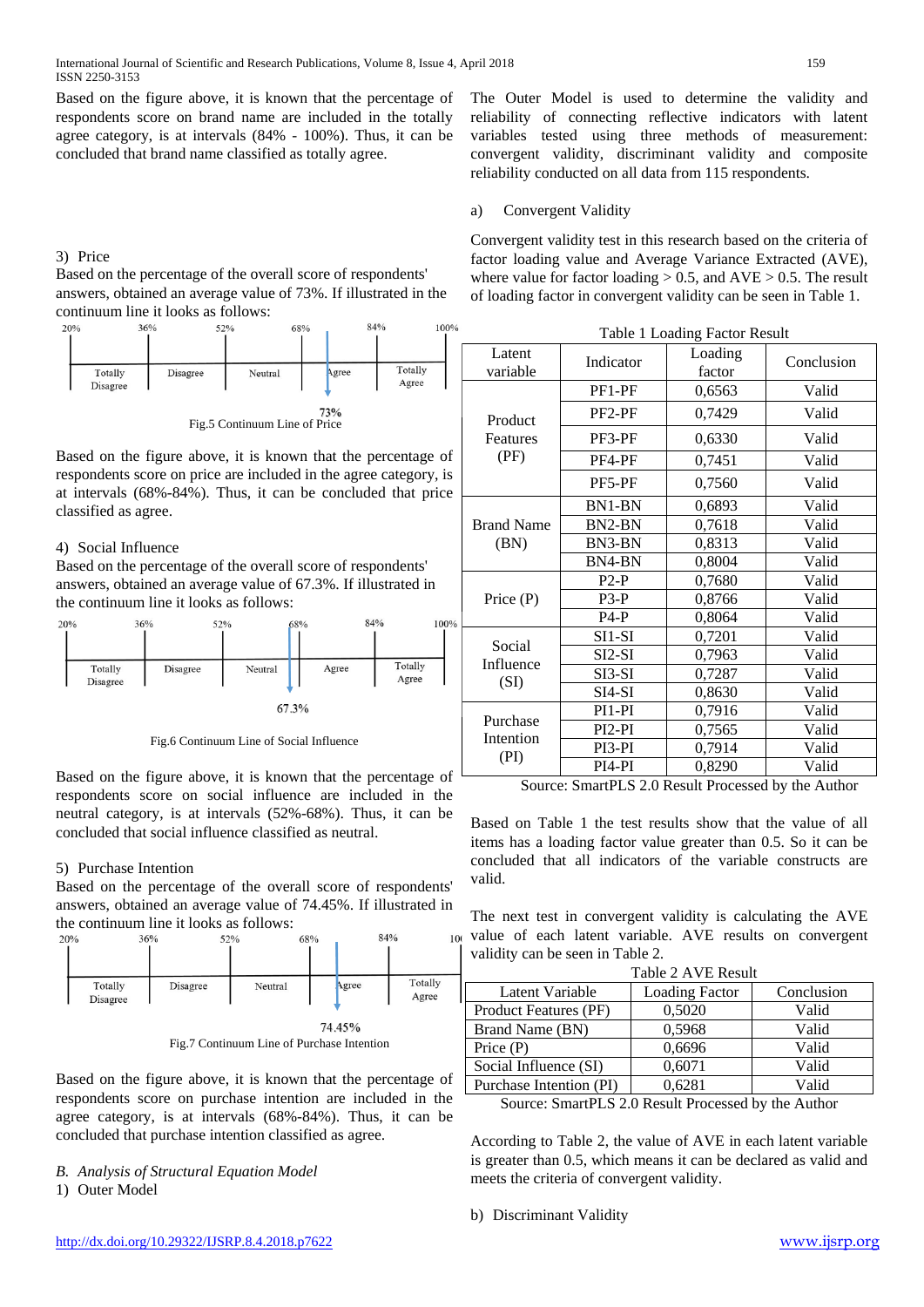International Journal of Scientific and Research Publications, Volume 8, Issue 4, April 2018 160 ISSN 2250-3153

Alongside convergent validity, it is also requiring discriminant validity. The criteria on discriminant validity is its latent variable cross loading correlation value should be bigger compare to correlation with another latent variable. The cross loading factor result of each indicators are shown on the table 3 below:

| Table 3 Cross Loading Result |  |  |  |
|------------------------------|--|--|--|
|------------------------------|--|--|--|

|                  | $\rm PF$ | <b>BN</b> | P      | <b>SI</b> | PI     | Conclusion |
|------------------|----------|-----------|--------|-----------|--------|------------|
| PF1              | 0,6563   | 0,4361    | 0,3102 | 0,0407    | 0,4322 | Valid      |
| PF <sub>2</sub>  | 0,7429   | 0,4983    | 0,5105 | 0,3792    | 0,4484 | Valid      |
| PF3              | 0,6330   | 0,4880    | 0,2689 | 0,2171    | 0,3574 | Valid      |
| PF4              | 0,7451   | 0,5065    | 0,3713 | 0,1094    | 0,3990 | Valid      |
| PF5              | 0,7560   | 0,5490    | 0,4339 | 0,1384    | 0,4956 | Valid      |
| BN1              | 0,4295   | 0,6893    | 0,3543 | 0,2354    | 0,3418 | Valid      |
| BN <sub>2</sub>  | 0,4965   | 0,7618    | 0,3630 | 0,2550    | 0,3833 | Valid      |
| BN <sub>3</sub>  | 0,6700   | 0,8313    | 0,4694 | 0,3661    | 0,5555 | Valid      |
| BN4              | 0,5247   | 0,8004    | 0,5595 | 0,4732    | 0,4698 | Valid      |
| P <sub>2</sub>   | 0,4049   | 0,4230    | 0,7680 | 0,1385    | 0,3311 | Valid      |
| P <sub>3</sub>   | 0,5427   | 0,5078    | 0,8766 | 0,3117    | 0,4718 | Valid      |
| P4               | 0,3676   | 0,4725    | 0,8064 | 0,3653    | 0,3938 | Valid      |
| SI1              | 0,1324   | 0,2459    | 0,1820 | 0,7201    | 0,2815 | Valid      |
| SI <sub>2</sub>  | 0,2568   | 0,3913    | 0,4278 | 0,7963    | 0,4451 | Valid      |
| SI3              | 0,2718   | 0,4221    | 0,2220 | 0,7287    | 0,3564 | Valid      |
| $\overline{SI4}$ | 0,0646   | 0,2726    | 0,1554 | 0,8630    | 0,2985 | Valid      |
| PI1              | 0,4120   | 0,4577    | 0,4597 | 0,3758    | 0,7916 | Valid      |
| PI <sub>2</sub>  | 0,4169   | 0,3179    | 0,3175 | 0,2451    | 0,7565 | Valid      |
| PI3              | 0,4816   | 0,4551    | 0,3435 | 0,3984    | 0,7914 | Valid      |
| PI <sub>4</sub>  | 0,5873   | 0,5677    | 0,4330 | 0,4091    | 0,8290 | Valid      |

Source: SmartPLS 2.0 Result Processed by the Author

Table 3 shows that the all indicators have a higher loading factor on their construct compare to the loading factor on the other construct. So it is concluded that the all unrelated constructs are not related and meet discriminant validity criteria.

## c) Composite Validity

Reliability is performed by the composite reliability method seen from Cronbach's Alpha (CA) and Composite Reliability (CR) values with CA> 0.7 and CR> 0.7. the result shows in table 4.

| Variable              | Cronbach's<br>Alpha (CA) | Composite<br>Reliability<br>(CR) | Conclusion |  |
|-----------------------|--------------------------|----------------------------------|------------|--|
| Product<br>Features   | 0,7509                   | 0,8337                           | Valid      |  |
| <b>Brand Name</b>     | 0,7783                   | 0.8549                           | Valid      |  |
| Price                 | 0,7544                   | 0,8584                           | Valid      |  |
| Social<br>Influence   | 0,7859                   | 0,8601                           | Valid      |  |
| Purchase<br>Intention | 0,8044                   | 0,8710                           | Valid      |  |

Source: SmartPLS 2.0 Result Processed by the Author From the table 4 above it can be seen that all of the indicators above are included as a reliable result since there is no indicator that has a CA and CR value smaller than 0.70. The author take a conclusion form this result that the composite reliability testing are fulfilled.

## 2) Inner Model

After testing outer model, next Inner Model testing is done in PLS. Inner model test is done to evaluate the relation between construct, significance value and  $R^2$  of research model. The structural model test (inner model) is performed using the  $R^2$ value of the endogenous latent construct and t-value on each exogenous latent variable to the endogenous latent construct of the bootstrapping test. The testing is done by evaluating the path value indicating whether the effect is significant or not that can be seen from the t-value and path coefficient value

#### a) T-Value Testing

In this research, author using a two-tailed test with an error rate of 5%. From statistical Table data known t Table for alpha = 0.05 is 1.96. Based on the research processed model, the result of t-value is summarized in Table 5.

| Hypothe<br>sis | Path<br>Diagram     | Path<br>Coeffici<br>ent | T-<br>Value | $T-$<br>Table | Conclusi<br>on |
|----------------|---------------------|-------------------------|-------------|---------------|----------------|
| H1             | $PF \rightarrow PI$ | 0,3919                  | 3,6404      | 1,96          | Ho<br>rejected |
| H <sub>2</sub> | $BN \rightarrow PI$ | 0,1175                  | 0,8951      | 1,96          | Ho<br>accepted |
| H <sub>3</sub> | $P \rightarrow PI$  | 0.1228                  | 1,3264      | 1,96          | Ho<br>accepted |
| H4             | $SI \rightarrow PI$ | 0,2676                  | 3,1075      | 1,96          | Ho<br>rejected |
|                |                     |                         |             |               |                |

Table 4.5 Path Coeficient and T-Value

Source: SmartPLS 2.0 Result Processed by the Author

As shown in the table 5 Product Features has become the most influencing variable towards Purcase Intention, followed by Social Influence. Meanwhile, the Brand Name and Price have the t-value smaller than 1.96. Futhermore, all the variables have a possitive path coefficient value.

# b) R-square Test  $(R^2)$

In addition to its path value, it is also seen from the percentage of the variance described by the  $R^2$  for the latent variable dependent that is modeled gets the influence of the latent independent variable. The  $R^2$  result of Purchase Intention is shown on table 6 below.